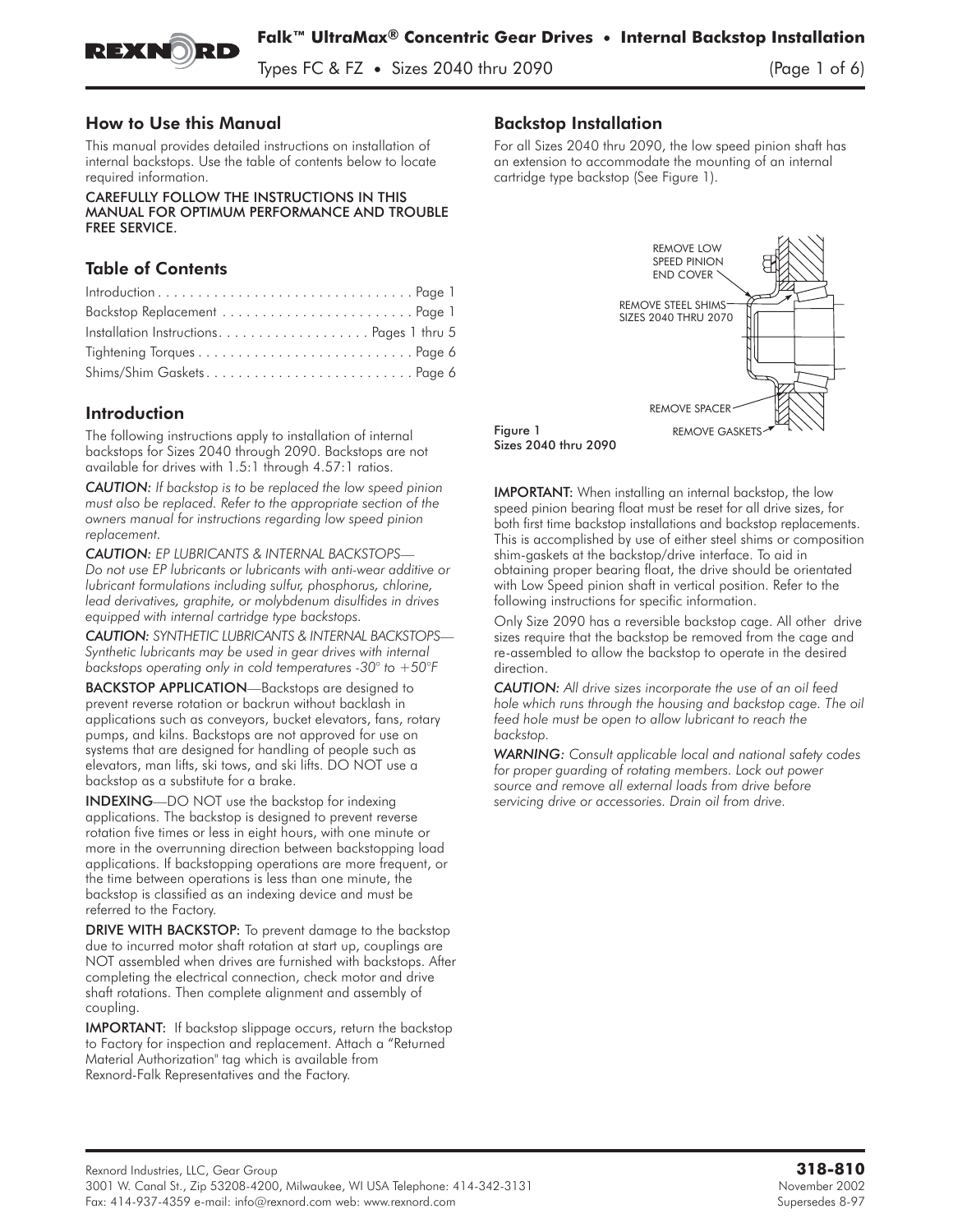

a. Drain oil from drive and remove the low speed pinion end cover located below the low speed shaft, Figure 1. Remove the spacer. Remove the steel shims located against the outer bearing cup and wire together for future reference. Remove old gasket material from outside of the low speed retainer. Do not disturb the five fasteners located around the low speed shaft.



Figure 2<br>Size 2040

- b. Install one .015" thick gasket against the low speed retainer.
- c. Remove pre-assembled backstop from package and wipe off any excess lubricant. The lubricant is oil soluble and need not be removed completely.

*CAUTION: Before installing backstop, note backstop overrunning (free rotation) direction indicated by the arrow etched on each side of backstop*.

- d. Press the dowel pin into backstop cage. Remove any burrs from the backstop OD and cage ID with emery cloth.
- e. Coat cage bore with a thin film of light mineral oil. Set backstop cage on a level, horizontal surface with the dowel pin facing up.
- f. Install the chamfered backstop key into the backstop cage.
- g. Install the backstop into the backstop cage with rotation arrow facing the desired direction of free rotation.

NOTE: The fit between the backstop and cage is clearance fit; however, machined tolerances are tightly held to provide accurate backstop positioning. This results in close fitting parts which can be difficult to assemble. When installing the backstop into the cage, make certain that the backstop is not cocked or tilted in the cage bore. Lightly tap the backstop outer race from side to side until the backstop slides freely in the bore. DO NOT force the backstop into the cage bore, or damage may occur.

h. Position the backstop in the cage with the outboard side slightly recessed in the cage to allow backstop to register **in housing bore (See Figure 2, Page 2).**

j. Install spacer against the low speed pinion outer bearing cup.

REXNORF

- k. Oil backstop sprags and low speed pinion shaft extension. Gently slide the backstop assembly onto the shaft and into the housing bore while rotating the shaft in the overrunning direction. Engage backstop cage dowel into mating hole in housing wall. DO NOT FORCE OR HAMMER . . . this may damage the shaft surface or misalign sprags.
- l. Install two, 2" long headless set screws or studs through the backstop cage and into the drive. Refer to Table 1, Page 6, for diameter of setscrews and studs.
- m. Check operation of backstop by turning the input shaft in the required direction of rotation by hand. If the shaft does not rotate in the required direction, remove backstop assembly, remove backstop from cage, reverse backstop and reinstall as instructed in the preceding steps.
- n. Rotate input shaft in the required direction of rotation and then reverse the rotation to lock up the backstop. Observe the position of the sprags. All sprags must be engaged and lay evenly spaced around the shaft. If the sprags are not uniformly positioned, lightly tap the backstop cage to centralize all of the sprags around the shaft and cage. If sprags cannot be uniformly positioned in this manner, remove the backstop and run a finger around the sprags in the overrunning direction. Reinstall backstop as instructed in the proceeding steps.

Check the position of the sprags several times by overrunning and locking the sprags. If all sprags move uniformly, hold the backstop in the locked position and proceed to the next assembly sequence.

- o. Install .030" steel shim provided with backstop kit to the backstop outer face (stick on with grease).
- p. Install two .015" thick gaskets between the backstop cage and end cover. Remove setscrews or studs and install fasteners (with lock washers); torque to value shown in Table 1, Page 6.
- q. Install a .375 16 UNC x 2.50" long fastener through the hole in backstop end cover and into tapped hole in shaft extension. Tighten fastener until it is bottomed out in tapped hole to eliminate clearance between threads.
- r. Check shaft float by applying thrust in both directions. Make sure inner bearing cup is seated by tapping on fastener head while rotating shaft in overrunning direction. Position dial indicator stem on top of fastener and set to zero. Using a pry bar, apply a shaft float as indicated on the dial indicator. Record amount of shaft float as indicated on the dial indicator. (See Figure 3).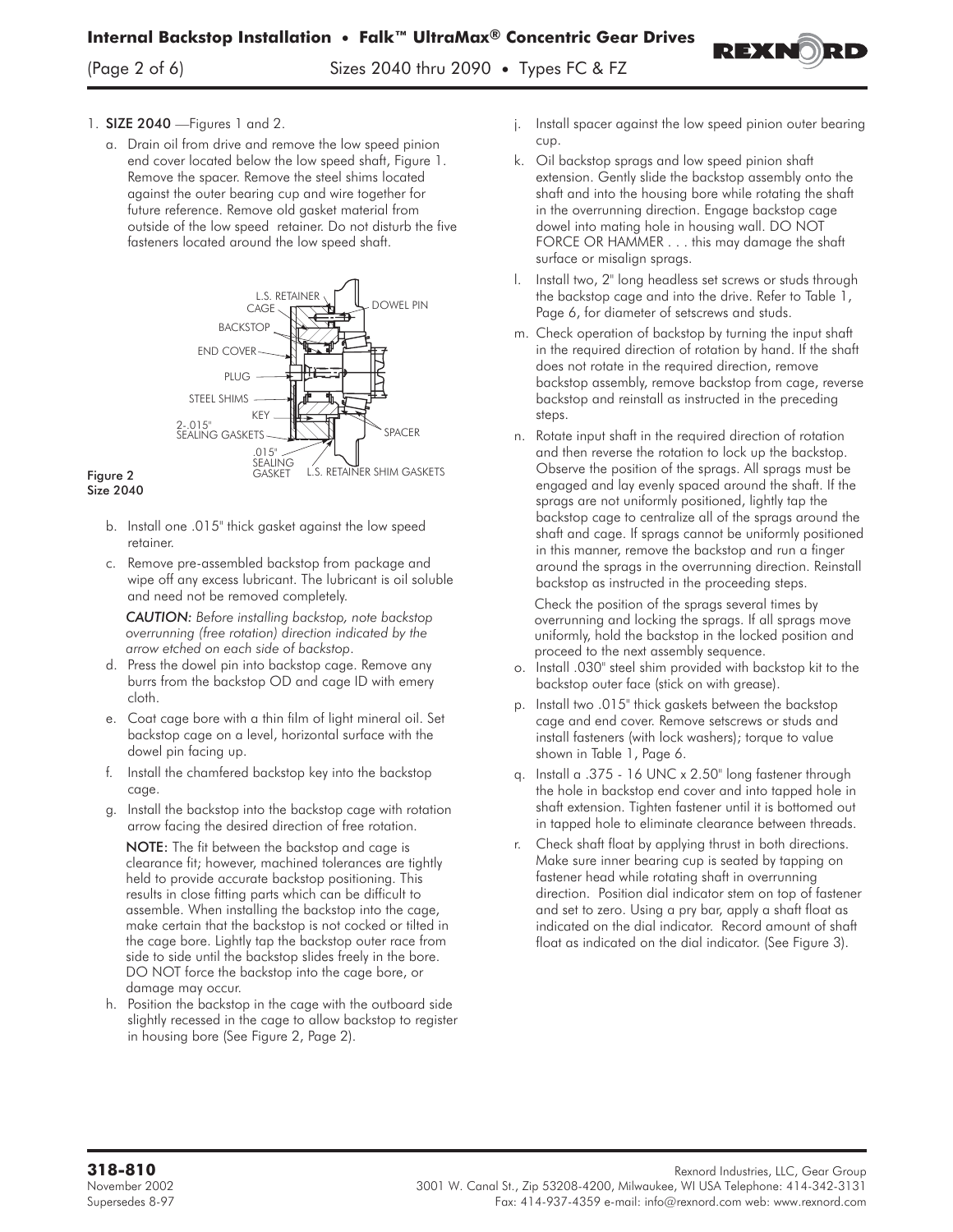

Types FC & FZ **•** Sizes 2040 thru 2090 (Page 3 of 6)

.<br>OWEL PIN KEY SPACER STEEL SHIMS END COVER **BACKSTOP** CAGE L.S. RETAINER L.S. RETAINER SHIM GASKET .015" SEALING GASKET 2-.015" SEALING GASKETS PRY BAR DIAL INDICATOR

### $M<sub>2</sub>$ ensuri Measuring Shaft Float

s. Remove backstop end cover and add steel shims to obtain.001 to .003" axial shaft float (refer to Table 2, Page 6, for available steel shim thickness). Recheck shaft float and install plug in end cover with Permatex.

| Dial Indicator Reading $=$ | .024" float                   |
|----------------------------|-------------------------------|
| Specified Axial Float $=$  | $.002''$ (.001 $-.003$ )      |
| Steel Shims Required $=$   | $.022''$ $(.010, .010, .002)$ |

- t. Affix high speed shaft rotation arrow to the high speed end of drive. Affix backstop caution labels to drive.
- u. Refer to Lubrication Recommendations section of owners manual for recommended lubricants.

*CAUTION: Do not use extreme pressure lubricants in drives equipped with internal type backstops.*

## 2. SIZES 2050 & 2060 - Figures 1 & 4

a. Follow steps a through c from Section 1, Size 2040.



- b. For Size 2050, install retaining ring into groove in backstop OD adjacent to outer face as determined by desired shaft rotation. For Size 2060, install retaining ring into groove in backstop cage bore.
- c. Remove any burrs from the backstop OD and cage bore with emery cloth. Coat the cage bore with a thin film of light mineral oil.
- d. Install the chamfered backstop key into the backstop cage.
- e. Set the backstop cage on a horizontal surface with the housing bore register facing down. Install the backstop into the outboard side of the backstop cage with the rotation arrow facing in the desired direction of overrunning. Make sure backstop is tight against retaining ring.

NOTE: The fit between the backstop and cage may be a light interference fit. Make certain the backstop is not cocked or tilted in the cage bore and press backstop into the cage until tight against retaining ring.

- f. Turn cage over and press the dowel pin into the backstop cage.
- g. From steel shim pack previously wired together, remove approximately .015" of steel shims to ensure bearing float. Install remaining steel shims against low speed pinion outer bearing cup.
- h. Follow steps k through m from Section 1, Size 2040, to mount backstop to drive.
- j. For Size 2050 only, follow step n from Size 2040, Section 1 to position sprags uniformly around shaft.
- k. Follow steps p through u from Section 1, Size 2040, to set bearing float.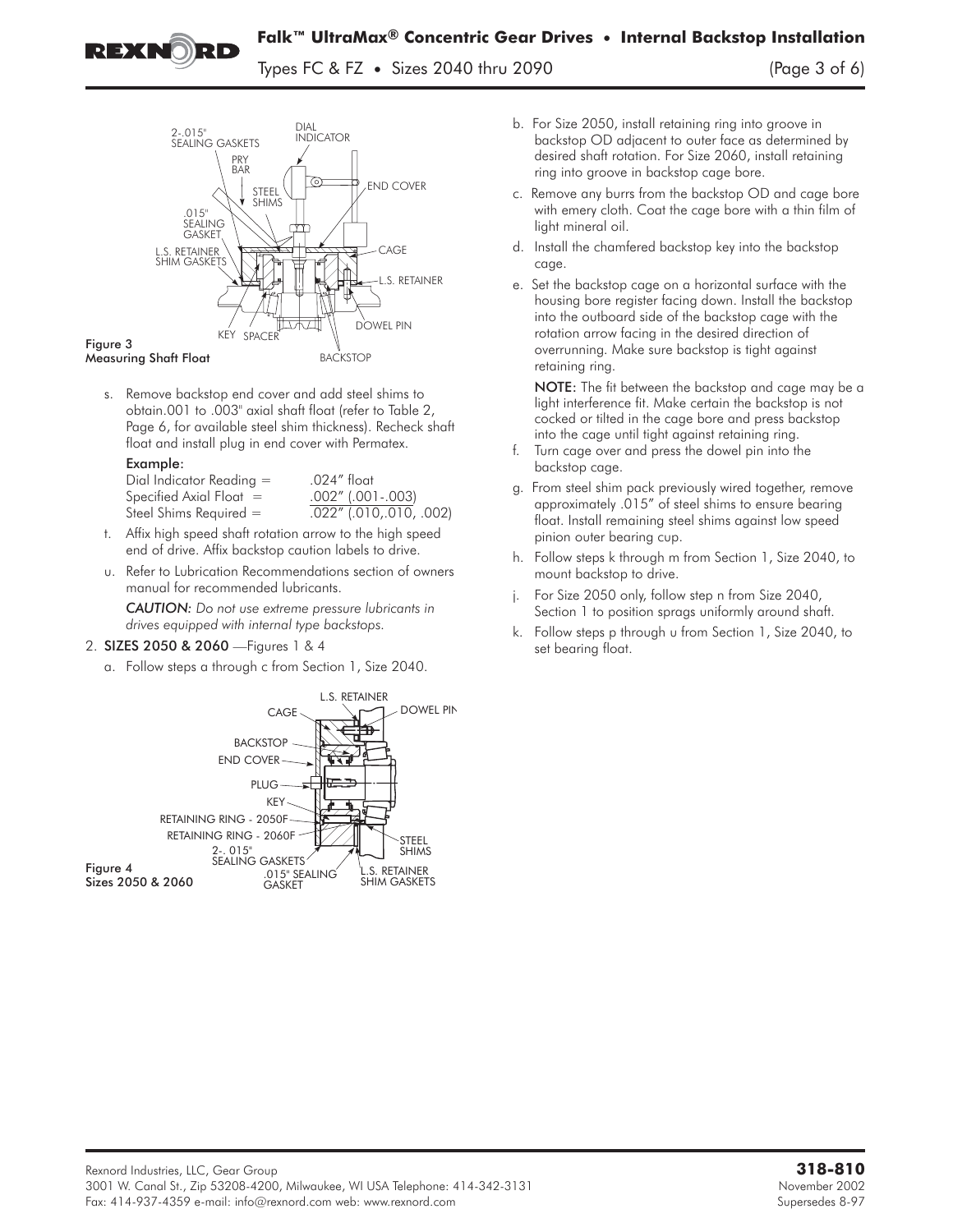(Page 4 of 6) Sizes 2040 thru 2090 **•** Types FC & FZ



## 3. DRIVE SIZES 2070 & 2080-Figures 1 & 5

- a. Drain oil from drive and remove the low speed pinion end cover and spacer located below the low speed shaft, (See Figure 1, Page 1). Size 2070; Remove steel shims located against the outer bearing cup and wire together for future reference. Remove old gasket material from the outside of the low speed retainer. Do not disturb the six fasteners located around the low speed shaft.
- b. Remove pre-assembled backstop from package and wipe off any excess lubricant. The lubricant is oil soluble and need not be removed completely.



### $Sizas 20$

*CAUTION: Before installing backstop, note backstop overrunning (free rotation) direction indicated by the arrow etched on each side of the backstop.*

- c. Follow steps d through g from Section 1, Size 2040, to install the backstop into the cage.
- d. Position the backstop in the cage with the backstop protruding approximately .10" beyond the cage outer face.
- e. For Size 2070; install one .015" thick gasket against the low speed retainer. Remove approximately .015" steel shims from the steel shim pack previously wired together, to ensure bearing float. Install remaining steel shims against the low speed pinion outer bearing cup. For Size 2080; Refer to Table 2, Page 6, for a listing of shim-gaskets and their compressed values. Install up to .167" (compressed thickness) of shim-gaskets between the L.S. Retainer and the backstop cage to ensure bearing float. Include only one .015" shim-gasket in the pack and mount that .015" shim-gasket against the L.S. retainer. NOTE: Use only Rexnord shim-gaskets.
- f. Follow steps k through m from Section 1, Size 2040, to mount backstop to drive.
- g. Install one .015" thick gasket between the backstop cage and end cover.
- h. Remove set screws or studs and install end cover and fasteners with lock washers; torque to value shown in Table 1, Page 6. **IMPORTANT:** Use only the fasteners provided in the kit.
- j. Follow steps q and r from Section 1, Size 2040, to measure bearing float.
- k. For Size 2070; remove backstop endcover and backstop cage and add required amount of steel shims to obtain .001" to .003" axial shaft float (Refer to Table 2, Page 6, for available steel shim thickness). For Size 2080, remove backstop end cover and backstop cage and remove shim gaskets to obtain .001" to .003" axial shaft float. Do not remove the one .015" shim-gasket mounted against the L.S. retainer.
- l. Recheck shaft axial float after re-assembly and install plug in endcover with Permatex.

- 1. A Size 2080 low speed pinion shaft has a measured axial float of .080". The specified axial float is .001" to .003".
- 2. Total required shim removal is: .077" to .079" or (.080" -.003" ) to (.080 -.001" ).
- 3. Assuming shim pack is composed of:
	- (3) .007" (.006" compressed) = .018"
	- (3) .009" (.008" compressed) = .024"
	- (1) .015" (.013" compressed) = .013"
	- $(3)$  .031" (.028' compressed) =  $.084"$  $Total = .139"$ 
		-
- 4. Assuming shim pack is composed of:
	- (3) .007" (.006" compressed) = .018"
	- $(3)$  .009" (.008" compressed) = .024"
	- (3)  $.031''$  (.028' compressed) =  $.056''$ 
		- $Total = .078"$
- m. Affix high speed shaft rotation arrow to the high speed end of drive. Affix backstop caution labels to drive.
- n. Refer to Lubrication Recommendations section of owners manual for recommended lubricants.

*CAUTION: Do not use extreme pressure lubricants in drives equipped with internal type backstops.*

**318-810** Rexnord Industries, LLC, Gear Group November 2002 3001 W. Canal St., Zip 53208-4200, Milwaukee, WI USA Telephone: 414-342-3131 Supersedes 8-97 Fax: 414-937-4359 e-mail: info@rexnord.com web: www.rexnord.com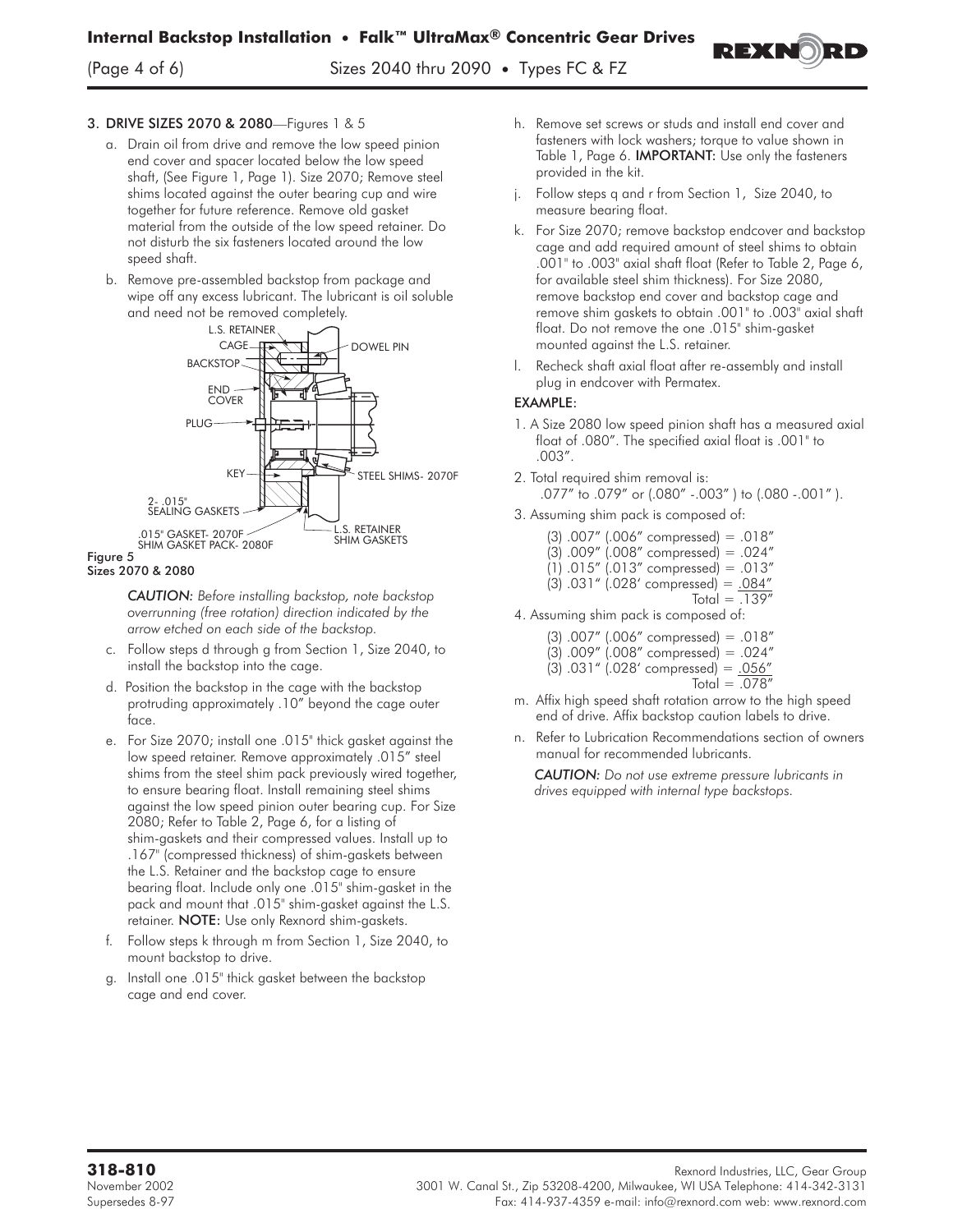

Types FC & FZ **•** Sizes 2040 thru 2090 (Page 5 of 6)

- 4. SIZE 2090—Figures 1 & 6.
	- a. Drain oil from drive and remove the low speed pinion end cover and spacer located below the low speed shaft (See Figure 1, Page 1). Remove old gasket material from the housing surface.



NOTE: For Size 2090, the backstop outer race is designed to bolt to the drive housing: consequently, there is no backstop cage.

b. Remove pre-assembled backstop from package and wipe off any excess lubricant. The lubricant is oil soluble and need not be removed completely.

*CAUTION: Before installing backstop, note backstop overrunning (free rotation) direction indicated by the arrow etched on each side of the backstop.*

- c. Press dowel pin into hole in drive housing located directly below the shaft center line.
- d. Refer to Table 2 for a listing of shim-gaskets and their compressed values. Install up to .050 (compressed thickness) of shim-gaskets against the drive housing to ensure bearing float. Include only one .015" shim-gasket in the pack and mount that .015" shim-gasket against .015" the housing. Note: Use only Rexnord shim-gaskets.
- e. Disassemble the backstop inner race from the backstop assembly. Set inner race aside.
- f. Install the backstop without inner race to the drive housing. Mount one .015" gasket against the outer face of backstop.
- g. Install the spacer and end cover with one .015" gasket **between the two. Install fasteners (with lock washers);**
- **torque to values shown in Table 1.** h. Follow stepsq&r from section 1 Size 2040, to measure shaft float.
- j. Remove backstop end cover, spacer, and outer race from the drive. Remove the required thickness of shim gaskets to obtain .001" to .003" axial shaft float. Do not remove the one .015" gasket mounted against the housing.

- ECHECH: EXAMPLE:<br>1. A Size 2090 low speed pinion shaft has a measured axial float of .025". The specified axial float is .001" to .003".
- 2. Total required shim removal is: .022 to .024 or (.025-.003) to (.025 - .001)
- 3. Assuming shim pack is composed of:
	- (3) .007" (.006" compressed) = .021"
	- $(2)$  .009"  $(.008"$  compressed) = .016"
	- (1) .015" (.013" compressed) = .013"
		- TOTAL: .050" compressed
- 4. Remove:
	- (1) .007" (.006" compressed) = .006"
	- (2) .009" (.008" compressed) = .016"

TOTAL: .022" compressed

- 5. Therefore, .025" axial end float minus .022" of shim removal results in .003" axial end float.
- k. Assemble the backstop inner race key to the low speed pinion shaft.
- l. Heat the backstop inner race to 200° to 250°F and assemble to the shaft. This is required to expand the inner race and allow it to fit over the shaft extension. Make certain that inner race is seated against the bearing cone and that the cone is seated against the shaft shoulder.
- m. Stake the key on both sides near the bottom of the keyway.
- n. Oil backstop sprags and inner race. With previously determined amount of shim-gaskets mounted against the housing, gently slide the backstop onto the inner race and into the housing bore while rotating the shaft in the overrunning direction. Engage the housing dowel pin into the mating hole in the backstop outer race.
- o. Check the operation of backstop by turning the input shaft in the required direction of rotation by hand. If the shaft does not rotate in the required direction, remove the backstop, reverse and reinstall as instructed in preceding step.
- p. Mount one .015" gasket against the outer face of backstop. Install the spacer and end cover with one .015" gasket against between the two. Install fasteners (with lock washers); torque to values shown in Table 1.
- q. Recheck shift axial float after re-assembly and install plug in end cover with Permatex.
- r. Affix high speed shaft rotation arrow to the high speed end of drive. Affix backstop caution labels to drive.
- s. Refer to Lubrication Recommendation section of owners manual for recommended lubricants.

*CAUTION: Do not use extreme pressure lubricants in drives equipped with internal type backstops.*